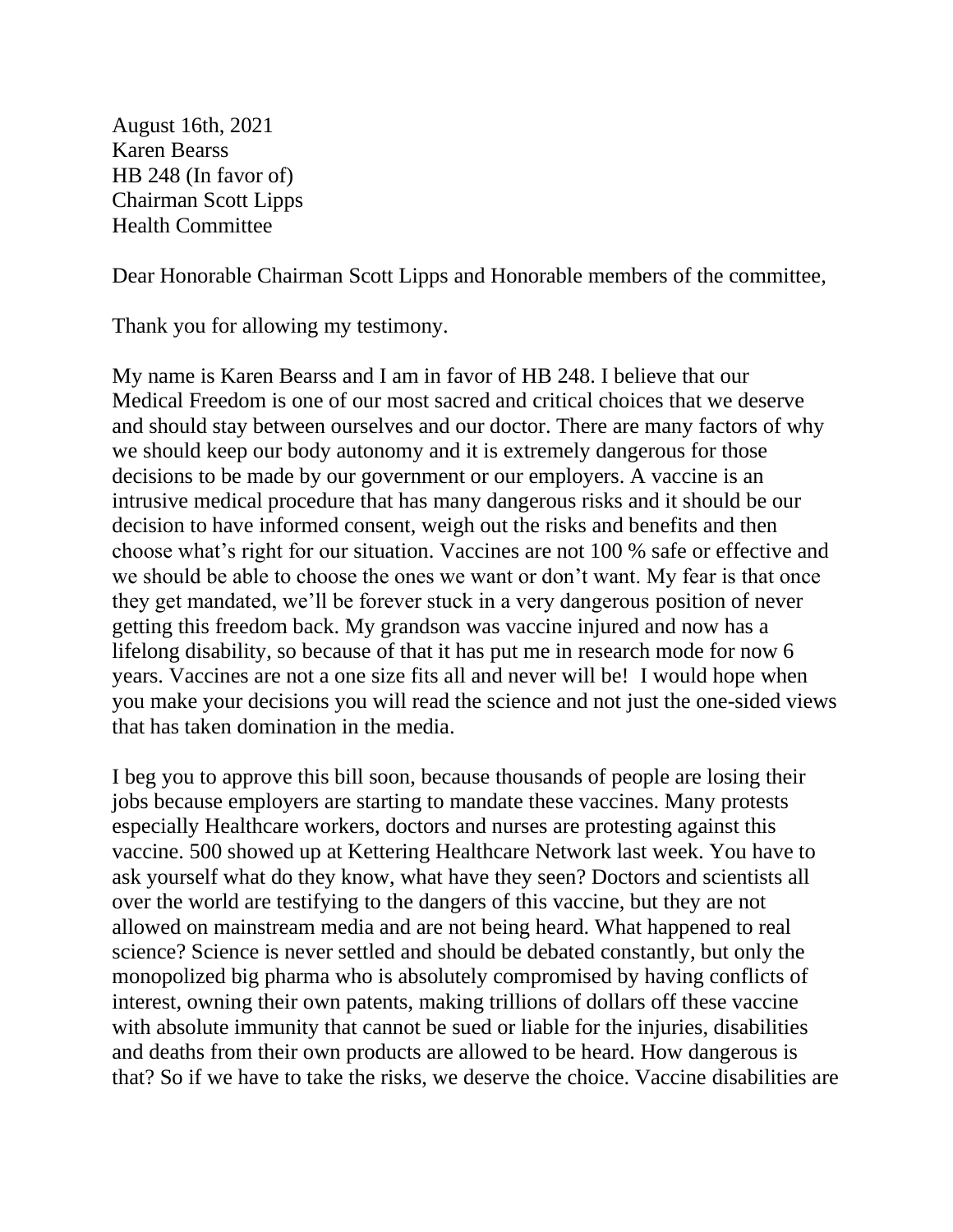tragic, depressing, life changing, terribly expensive and it destroys families, believe me I know!

## **Important points:**

1)These vaccines are not working. Thousands of breakthrough cases (fully vaccinated people) are getting Covid and transmitting Covid. Dr Fauci and the CDC has admitted this and changed their guidelines that even the vaccinated should start wearing masks again. The CDC also stopped tracking breakthrough cases at the end of April. Why? Probably because it brings attention to the fact that these vaccines are no longer working and growing numbers are proving it and they don't want that known. So why should unvaccinated people want to get this vaccine and why should they be punished with losing their jobs, not being allowed to travel, restaurants, entertainment venues, etc. when the vaccinated are now being infected and transmitting the virus and are allowed to do everything? Please approve this bill to stop this.

2)The people who have already had Covid have longer and better immunity than the vaccinated and do NOT need a vaccine. Why aren't they testing for this? Over half of the world or more have already gotten Covid. So mandating this will be extremely dangerous to vaccinate those who already had Covid because of ADE (antibody-dependent enhancement). ADE modulates the immune response and can elicit sustained inflammation, lymphopenia, and/or cytokine storm, one or all of which have been documented in severe cases and deaths. ADE also requires prior exposure to similar antigenic epitopes, presumably circulating in local viruses, making it a possible explanation for the observed geographic limitation of severe cases and deaths.

Another study found that the people who have already had Covid have the ability to fight off the variants and in this study, they found 23 variants. These vaccines are not protecting us from the variants as you've heard about the Delta lately. The vaccine injuries and deaths from the vaccines and breakthrough cases are growing by the thousands weekly. A whistleblower with access to the data is testifying under oath in a lawsuit in progress said that the numbers of deaths are around 45,000 now in the US.

3)Many scientists have warned against mass vaccination during a pandemic and said all virologist knows this. It causes such pressure for the original virus to live that it will mutate. They warned that it will cause the variants and had they not mass vaccinated the virus would have ran it's course and we would be done by now. As you see this is exactly what's happening. Another reason to pass HB 248 and stop these mandates.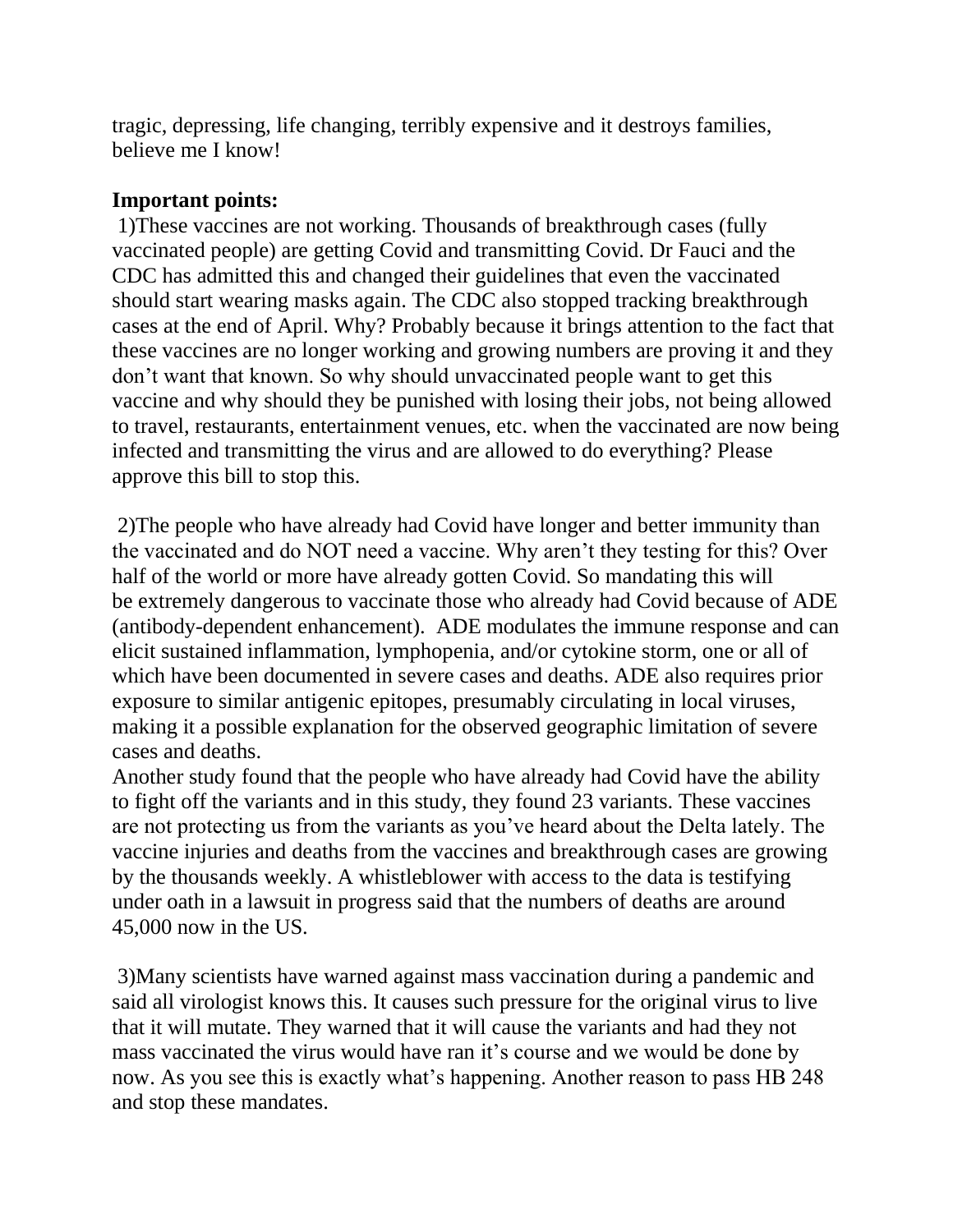4) There ARE proven treatments, such as Ivermectin and Hydroxychloroquine protocols, Budesonide and more that hundreds of doctors have testified about saving thousands of patients lives with these protocols. With EARLY treatment no one had to die. I think you know why Dr Fauci and CDC are not approving them, because they are heavily vested in the production of vaccines and vaccine passports.

5)The last and maybe the most important point is NO ONE knows what these vaccines will cause down the road. It's already caused immediate deaths and injuries such as, blood clots thrombocytopenia, Guillain-Barre(paralysis), stroke, myocarditis (heart inflammation), heart attacks, encephalitis, convulsions, seizures and more. Doctors and scientists are warning of future autoimmune and chronic diseases such as cancer, Parkinson's, MS, multiple organ and cardiac disease and death. What if in the next year this fast-tracked vaccine starts causing all of these things in great multitude? No one…no one can answer this because this technology is new and it has not been studied long enough to know. It usually takes 10 years to study vaccines. Why should anyone be forced to take this experimental new technology vaccine even if they approve it in September? You know mandates will hit even harder after approval. Why do people need to lose their jobs and lose their right to medical freedom especially when the vaccinated are still getting Covid and transmitting it? Please know they are never going to stop making more vaccines especially if they are mandated. They already have 250+ in the pipeline. I know they have an RSV(respiratory Syncytial virus) mRNA vaccine in trials now.

I will put some links below and I hope and beg you to read and research the science from other scientists that do not have any conflicts of interests or an agenda to vaccinate the world. This may be the most important bill you can pass to protect us.

Thank you for your consideration and this opportunity,

Karen Bearss [kbearss@donet.com](mailto:kbearss@donet.com)

<https://science.sciencemag.org/content/373/6556/eabh1766>

[https://www.journalofinfection.com/article/S0163-4453\(21\)00392-](https://www.journalofinfection.com/article/S0163-4453(21)00392-3/fulltext?fbclid=IwAR38pX9kxdUumdyJL6HOseVVyB3giMoEfM35RoXujDTon6pOOOWsWpSe7dI) [3/fulltext?fbclid=IwAR38pX9kxdUumdyJL6HOseVVyB3giMoEfM35RoXujDTo](https://www.journalofinfection.com/article/S0163-4453(21)00392-3/fulltext?fbclid=IwAR38pX9kxdUumdyJL6HOseVVyB3giMoEfM35RoXujDTon6pOOOWsWpSe7dI) [n6pOOOWsWpSe7dI](https://www.journalofinfection.com/article/S0163-4453(21)00392-3/fulltext?fbclid=IwAR38pX9kxdUumdyJL6HOseVVyB3giMoEfM35RoXujDTon6pOOOWsWpSe7dI)